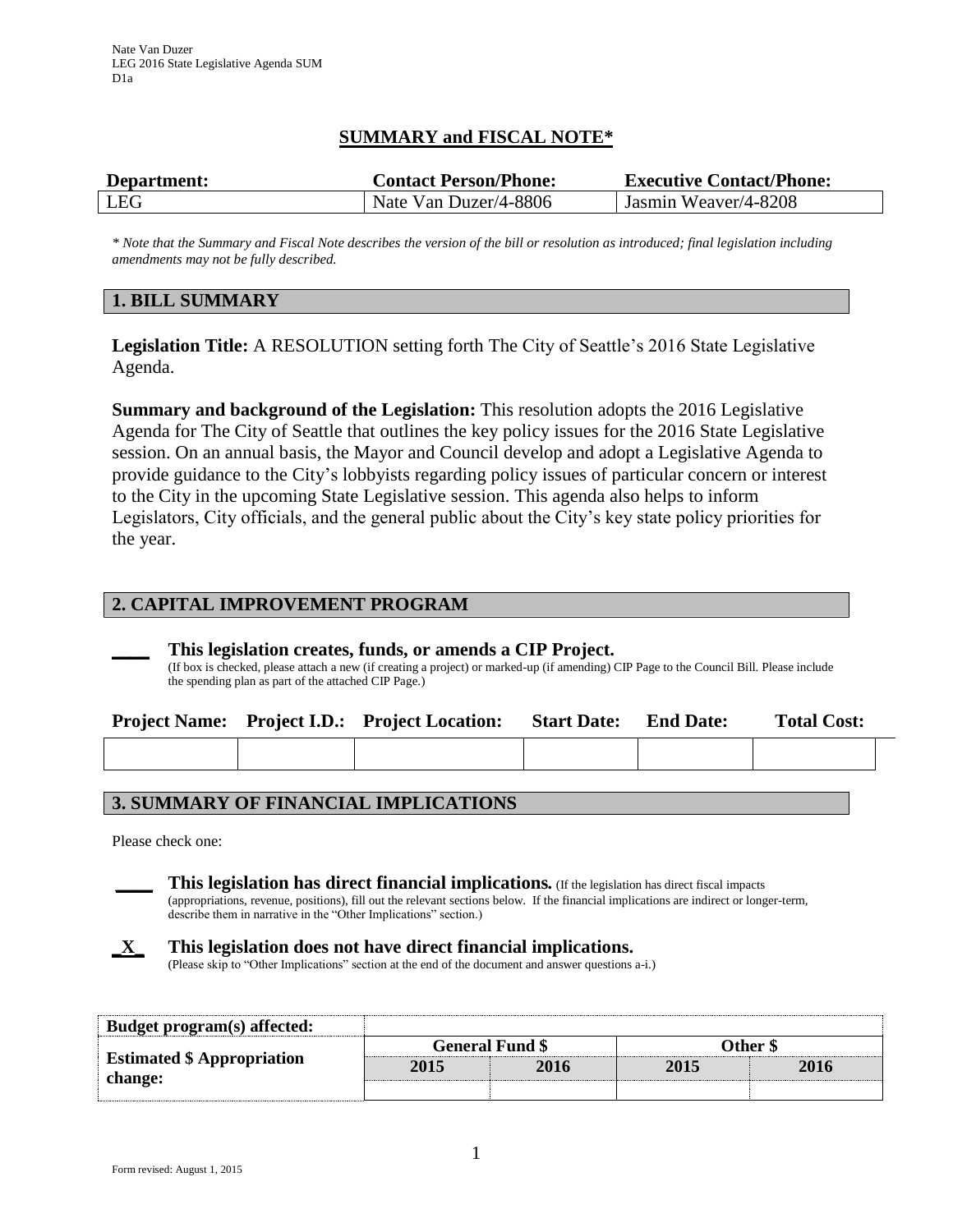| <b>Estimated \$ Revenue change:</b> |                         | <b>Revenue to General Fund</b> | <b>Revenue to Other Funds</b> |      |  |
|-------------------------------------|-------------------------|--------------------------------|-------------------------------|------|--|
|                                     | 2015                    | 2016                           | 2015                          | 2016 |  |
|                                     |                         |                                |                               |      |  |
|                                     | <b>No. of Positions</b> |                                | <b>Total FTE Change</b>       |      |  |
| <b>Positions affected:</b>          | 2015                    | 2016                           | 2015                          | 2016 |  |
|                                     |                         |                                |                               |      |  |
| Other departments affected:         |                         |                                |                               |      |  |

### **3.a. Appropriations**

### **\_\_\_\_ This legislation adds, changes, or deletes appropriations.**

(If this box is checked, please complete this section. If this box is not checked, please proceed to Revenues)

| <b>Fund Name and</b><br>number | Dept | <b>Budget Control</b><br>Level Name/#* | 2015<br>Appropriation<br><b>Change</b> | 2016 Estimated<br>Appropriation<br><b>Change</b> |
|--------------------------------|------|----------------------------------------|----------------------------------------|--------------------------------------------------|
| <b>TOTAL</b>                   |      |                                        |                                        |                                                  |

**\****See budget book to obtain the appropriate Budget Control Level for your department.*

(This table should reflect appropriations that are a direct result of this legislation. In the event that the project/programs associated with this ordinance had, or will have, appropriations in other legislation please provide details in the Appropriation Notes section below. If the appropriation is not complete supported by revenue/reimbursements listed below, please identify the funding source (e.g. available fund balance) to cover this appropriation in the notes section. Also indicate if the legislation changes appropriations one-time, ongoing, or both.)

### Appropriations Notes:

#### **3.b. Revenues/Reimbursements**

### **\_\_\_\_ This legislation adds, changes, or deletes revenues or reimbursements.**

(If this box is checked, please complete this section. If this box is not checked, please proceed to Positions)

### **Anticipated Revenue/Reimbursement Resulting from this Legislation:**

| <b>Fund Name and</b><br><b>Number</b> | <b>Dept</b> | <b>Revenue Source</b> | 2015<br>Revenue | 2016 Estimated<br>Revenue |
|---------------------------------------|-------------|-----------------------|-----------------|---------------------------|
|                                       |             |                       |                 |                           |
| <b>TOTAL</b>                          |             |                       |                 |                           |

(This table should reflect revenues/reimbursements that are a direct result of this legislation. In the event that the issues/projects associated with this ordinance/resolution have revenues or reimbursements that were, or will be, received because of previous or future legislation or budget actions, please provide details in the Notes section below. Do the revenue sources have match requirements? If so, what are they?)

### Revenue/Reimbursement Notes: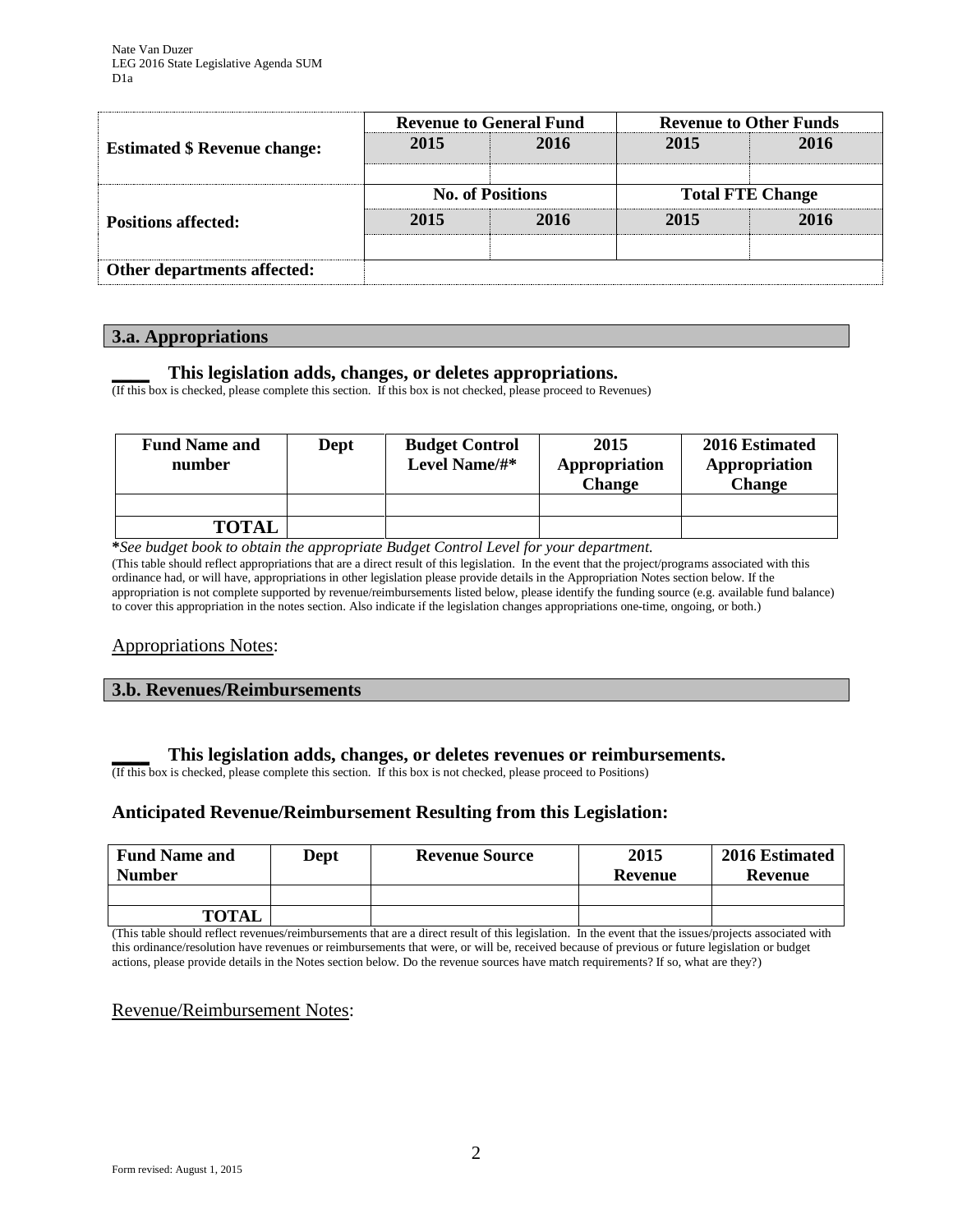### **3.c. Positions**

#### **\_\_\_\_ This legislation adds, changes, or deletes positions.**

(If this box is checked, please complete this section. If this box is not checked, please proceed to Other Implications)

# **Total Regular Positions Created, Modified, or Abrogated through this Legislation, Including FTE Impact:**

| Position # for<br><b>Existing</b><br><b>Positions</b> | <b>Position Title &amp;</b><br>Department* | <b>Fund</b><br>Name $\&$ # | Program<br>& BCL | PT/FT | 2015<br><b>Positions</b> | 2015<br><b>FTE</b> | Does it sunset?<br>(If yes, explain below<br>in Position Notes) |
|-------------------------------------------------------|--------------------------------------------|----------------------------|------------------|-------|--------------------------|--------------------|-----------------------------------------------------------------|
|                                                       |                                            |                            |                  |       |                          |                    |                                                                 |
|                                                       |                                            |                            |                  |       |                          |                    |                                                                 |
|                                                       |                                            |                            |                  |       |                          |                    |                                                                 |
| <b>TOTAL</b>                                          |                                            |                            |                  |       |                          |                    |                                                                 |

*\* List each position separately*

(This table should only reflect the actual number of positions created by this legislation In the event that positions have been, or will be, created as a result of previous or future legislation or budget actions, please provide details in the Notes section below.)

#### Position Notes:

### **4. OTHER IMPLICATIONS**

- **a) Does the legislation have indirect or long-term financial impacts to the City of Seattle that are not reflected in the above?** No
- **b) Is there financial cost or other impacts of not implementing the legislation?** No
- **c) Does this legislation affect any departments besides the originating department?**  City departments submit their policy priorities to the Office of Intergovernmental Relations, which coordinates these requests and works with the Mayor and the Council to formulate the Legislative Agenda.
- **d) Is a public hearing required for this legislation?**  No
- **e) Is publication of notice with** *The Daily Journal of Commerce* **and/or** *The Seattle Times* **required for this legislation?** No
- **f) Does this legislation affect a piece of property?** No